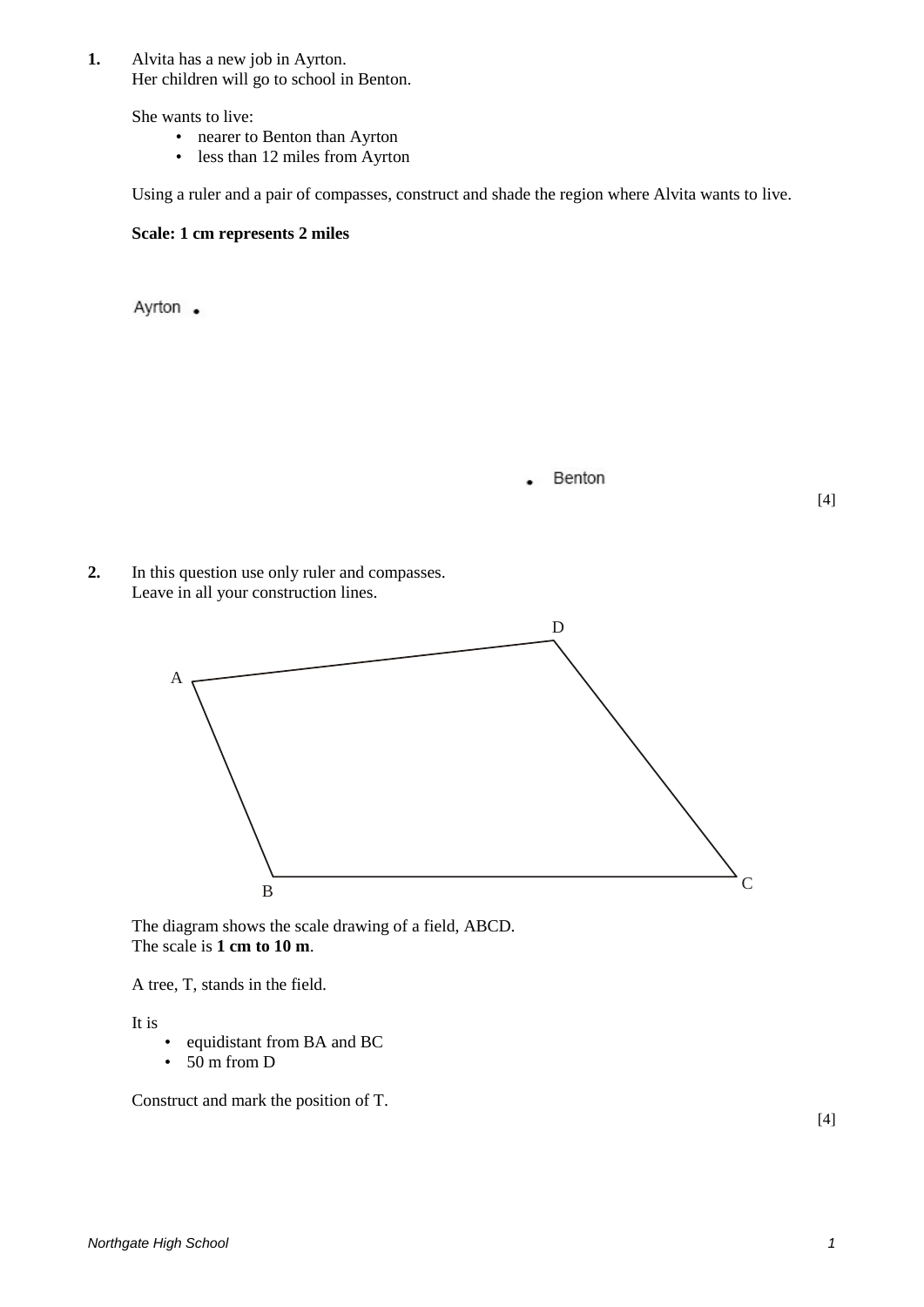**3.** Use ruler, compasses and pencil only to answer this question. Leave in all your construction lines.

PQR is an isosceles triangle.  $PQ = 6$  cm,  $PR = QR = 8$  cm.

(a) **Construct** triangle PQR. The base PQ is drawn for you.

 $P \longrightarrow Q$ 

[1]

[2]

- (b) **Construct** the bisector of angle P.
- (c) A point S is inside the triangle. It is less than 4 cm from P **and** closer to PQ than PR.

**Construct** and shade the region which contains S.

[2]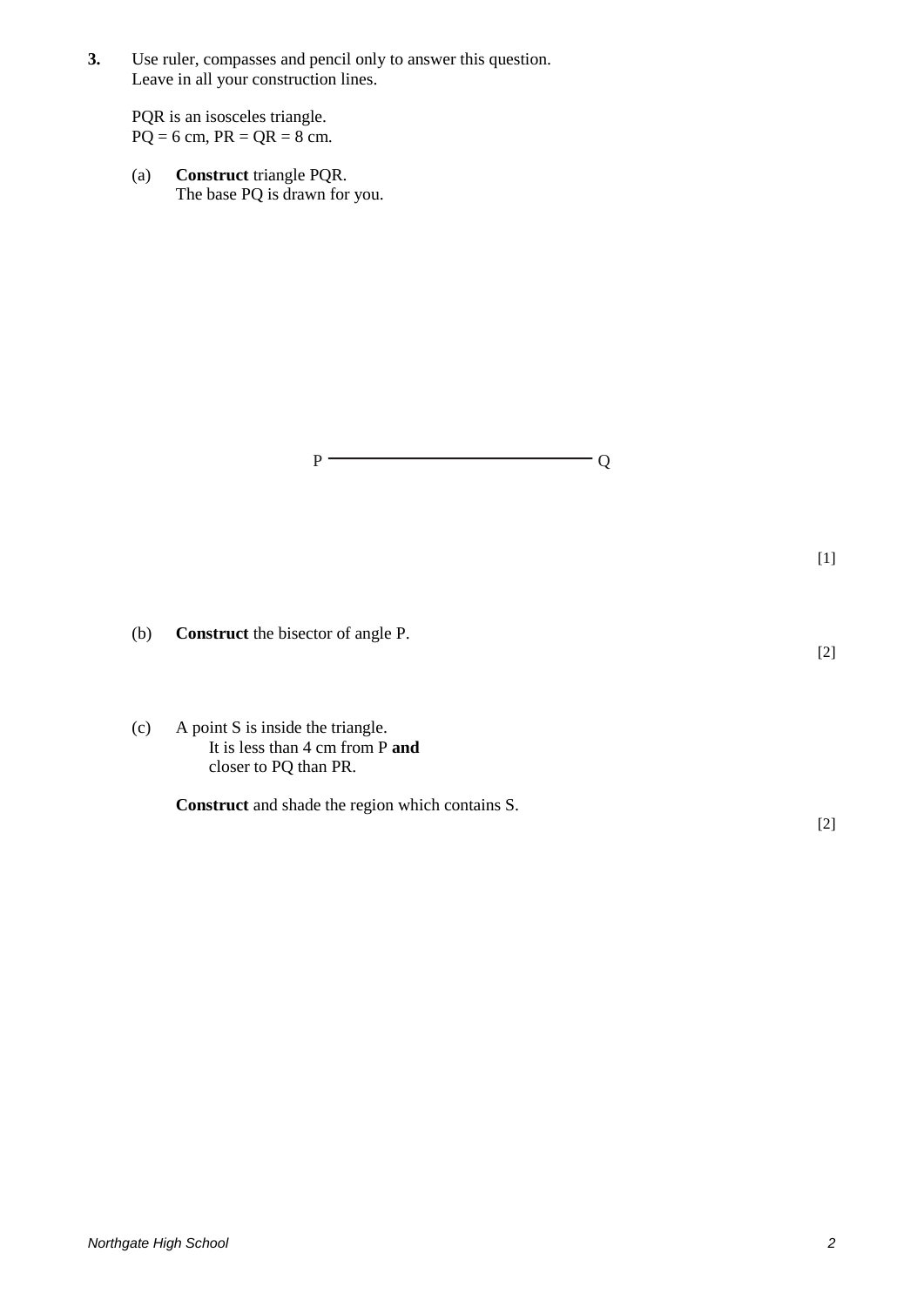**4.** The scale drawing shows a park ABCD. There is an old oak tree at O.

**Scale: 1 cm to 10 m**



The council wants to put a bandstand in the park.

It should be

- at least 20 m from the old oak tree at O,
- at least 50 m from the boundary CD,
- nearer to gate A than to gate B.

Construct and shade the region where the bandstand can go. Leave in all your construction lines.

[4]